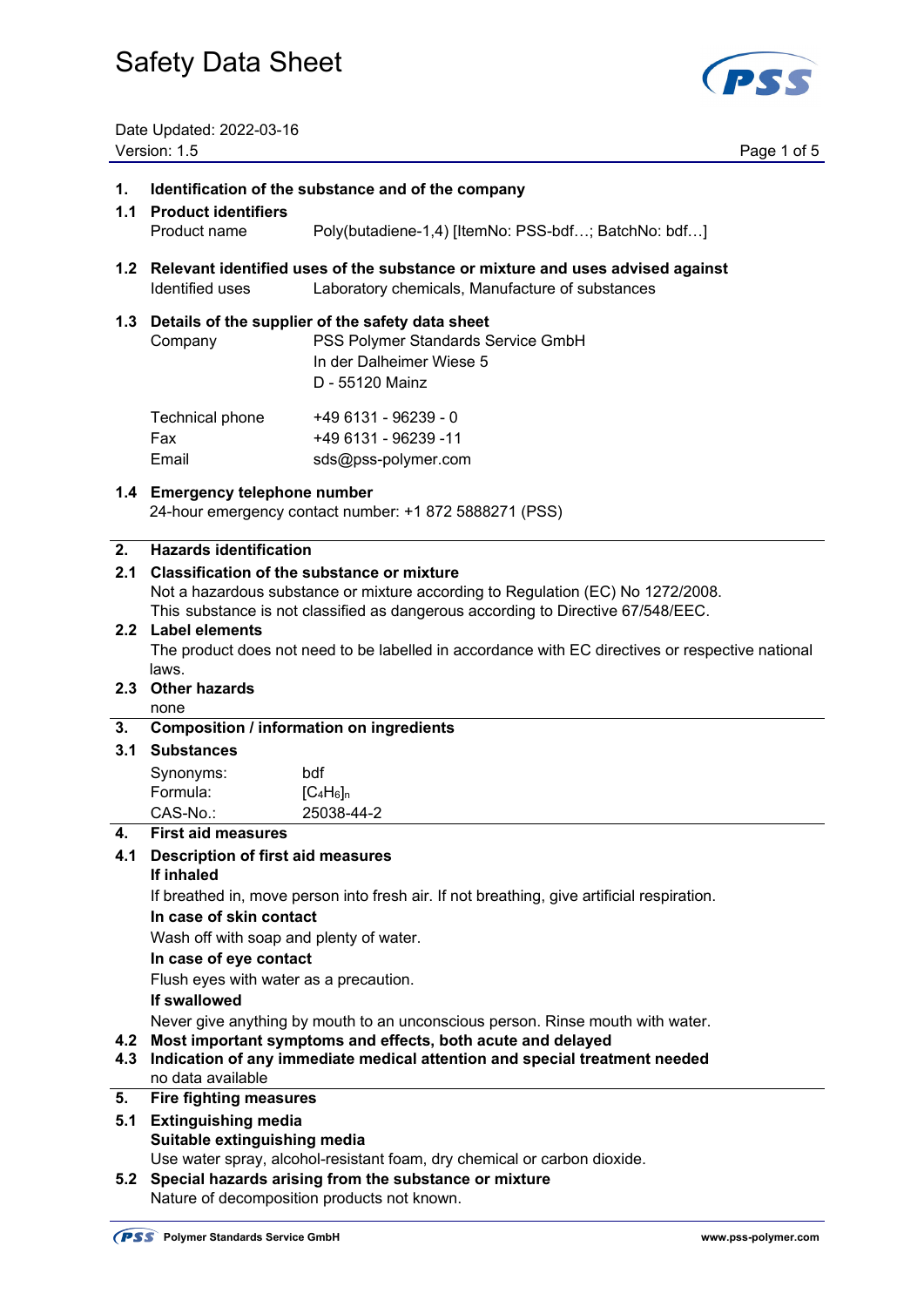| Product name:            | Poly(butadiene-1,4) |
|--------------------------|---------------------|
| Date Updated: 2022-03-16 |                     |
| Version: 1.5             |                     |



Page 2 of 5

|     | 5.3 Advice for fire fighters                                                                                                                                                                                                                                                                                                       |                                                                                                                                                                                                                                                                                                  |  |
|-----|------------------------------------------------------------------------------------------------------------------------------------------------------------------------------------------------------------------------------------------------------------------------------------------------------------------------------------|--------------------------------------------------------------------------------------------------------------------------------------------------------------------------------------------------------------------------------------------------------------------------------------------------|--|
|     | Wear self contained breathing apparatus for fire fighting if necessary.                                                                                                                                                                                                                                                            |                                                                                                                                                                                                                                                                                                  |  |
|     | 5.4 Further information                                                                                                                                                                                                                                                                                                            |                                                                                                                                                                                                                                                                                                  |  |
| 6.  | no data available<br><b>Accidental release measures</b>                                                                                                                                                                                                                                                                            |                                                                                                                                                                                                                                                                                                  |  |
| 6.1 | Personal precautions, protective equipment and emergency procedures                                                                                                                                                                                                                                                                |                                                                                                                                                                                                                                                                                                  |  |
|     | Avoid dust formation. Avoid breathing vapors, mist or gas.                                                                                                                                                                                                                                                                         |                                                                                                                                                                                                                                                                                                  |  |
| 6.2 | <b>Environmental precautions</b>                                                                                                                                                                                                                                                                                                   |                                                                                                                                                                                                                                                                                                  |  |
|     | No special environmental precautions required.                                                                                                                                                                                                                                                                                     |                                                                                                                                                                                                                                                                                                  |  |
| 6.3 | Methods and materials for containment and cleaning up                                                                                                                                                                                                                                                                              |                                                                                                                                                                                                                                                                                                  |  |
|     | Keep in suitable, closed containers for disposal.                                                                                                                                                                                                                                                                                  |                                                                                                                                                                                                                                                                                                  |  |
|     | 6.4 Reference to other sections                                                                                                                                                                                                                                                                                                    |                                                                                                                                                                                                                                                                                                  |  |
|     | For disposal see section 13.                                                                                                                                                                                                                                                                                                       |                                                                                                                                                                                                                                                                                                  |  |
| 7.  | <b>Handling and storage</b>                                                                                                                                                                                                                                                                                                        |                                                                                                                                                                                                                                                                                                  |  |
|     | 7.1 Precautions for safe handling                                                                                                                                                                                                                                                                                                  |                                                                                                                                                                                                                                                                                                  |  |
|     | Normal measures for preventive fire protection.                                                                                                                                                                                                                                                                                    |                                                                                                                                                                                                                                                                                                  |  |
|     | 7.2 Conditions for safe storage, including any incompatibilities<br>Store in cool place. Keep container tightly closed in a dry and well-ventilated place.                                                                                                                                                                         |                                                                                                                                                                                                                                                                                                  |  |
|     | Handle and store under inert gas. Air sensitive.                                                                                                                                                                                                                                                                                   |                                                                                                                                                                                                                                                                                                  |  |
| 7.3 | Specific end use(s)                                                                                                                                                                                                                                                                                                                |                                                                                                                                                                                                                                                                                                  |  |
|     | no data available                                                                                                                                                                                                                                                                                                                  |                                                                                                                                                                                                                                                                                                  |  |
| 8.  | Exposure controls / personal protection                                                                                                                                                                                                                                                                                            |                                                                                                                                                                                                                                                                                                  |  |
| 8.1 | <b>Control parameters</b>                                                                                                                                                                                                                                                                                                          |                                                                                                                                                                                                                                                                                                  |  |
|     | Components with workplace control parameters                                                                                                                                                                                                                                                                                       |                                                                                                                                                                                                                                                                                                  |  |
|     | 8.2 Exposure controls                                                                                                                                                                                                                                                                                                              |                                                                                                                                                                                                                                                                                                  |  |
|     | Appropriate engineering controls                                                                                                                                                                                                                                                                                                   |                                                                                                                                                                                                                                                                                                  |  |
|     | General industrial hygiene practice.                                                                                                                                                                                                                                                                                               |                                                                                                                                                                                                                                                                                                  |  |
|     | Personal protective equipment                                                                                                                                                                                                                                                                                                      |                                                                                                                                                                                                                                                                                                  |  |
|     | <b>Eye/face protection</b>                                                                                                                                                                                                                                                                                                         |                                                                                                                                                                                                                                                                                                  |  |
|     | such as NIOSH (US) or EN 166(EU).                                                                                                                                                                                                                                                                                                  | Use equipment for eye protection tested and approved under appropriate government standards                                                                                                                                                                                                      |  |
|     | <b>Skin protection</b>                                                                                                                                                                                                                                                                                                             |                                                                                                                                                                                                                                                                                                  |  |
|     | Wash and dry hands.                                                                                                                                                                                                                                                                                                                | Handle with gloves. Gloves must be inspected prior to use. Use proper glove removal technique<br>(without touching glove's outer surface) to avoid skin contact with this product. Dispose of<br>contaminated gloves after use in accordance with applicable laws and good laboratory practices. |  |
|     | the standard EN 374 derived from it.                                                                                                                                                                                                                                                                                               | The selected protective gloves have to satisfy the specifications of EU Directive 89/686/EEC and                                                                                                                                                                                                 |  |
|     | <b>Body Protection</b>                                                                                                                                                                                                                                                                                                             |                                                                                                                                                                                                                                                                                                  |  |
|     | Choose body protection in relation to its type, to the concentration and amount of dangerous<br>substances, and to the specific work-place., The type of protective equipment must be selected<br>according to the concentration and amount of the dangerous substance at the specific workplace.<br><b>Respiratory protection</b> |                                                                                                                                                                                                                                                                                                  |  |
|     |                                                                                                                                                                                                                                                                                                                                    |                                                                                                                                                                                                                                                                                                  |  |
|     | (EU).                                                                                                                                                                                                                                                                                                                              | Respiratory protection is not required. Where protection from nuisance levels of dusts are<br>desired, use type N95 (US) or type P1 (EN 143) dust masks. Use respirators and components<br>tested and approved under appropriate government standards such as NIOSH (US) or CEN                  |  |
| 9.  | <b>Physical and chemical properties</b>                                                                                                                                                                                                                                                                                            |                                                                                                                                                                                                                                                                                                  |  |
| 9.1 | Information on basic physical and chemical properties                                                                                                                                                                                                                                                                              |                                                                                                                                                                                                                                                                                                  |  |
|     | Appearance                                                                                                                                                                                                                                                                                                                         | Form: viscous to solid                                                                                                                                                                                                                                                                           |  |
|     | Odour                                                                                                                                                                                                                                                                                                                              | no data available                                                                                                                                                                                                                                                                                |  |
|     | <b>Odour Threshold</b>                                                                                                                                                                                                                                                                                                             | no data available                                                                                                                                                                                                                                                                                |  |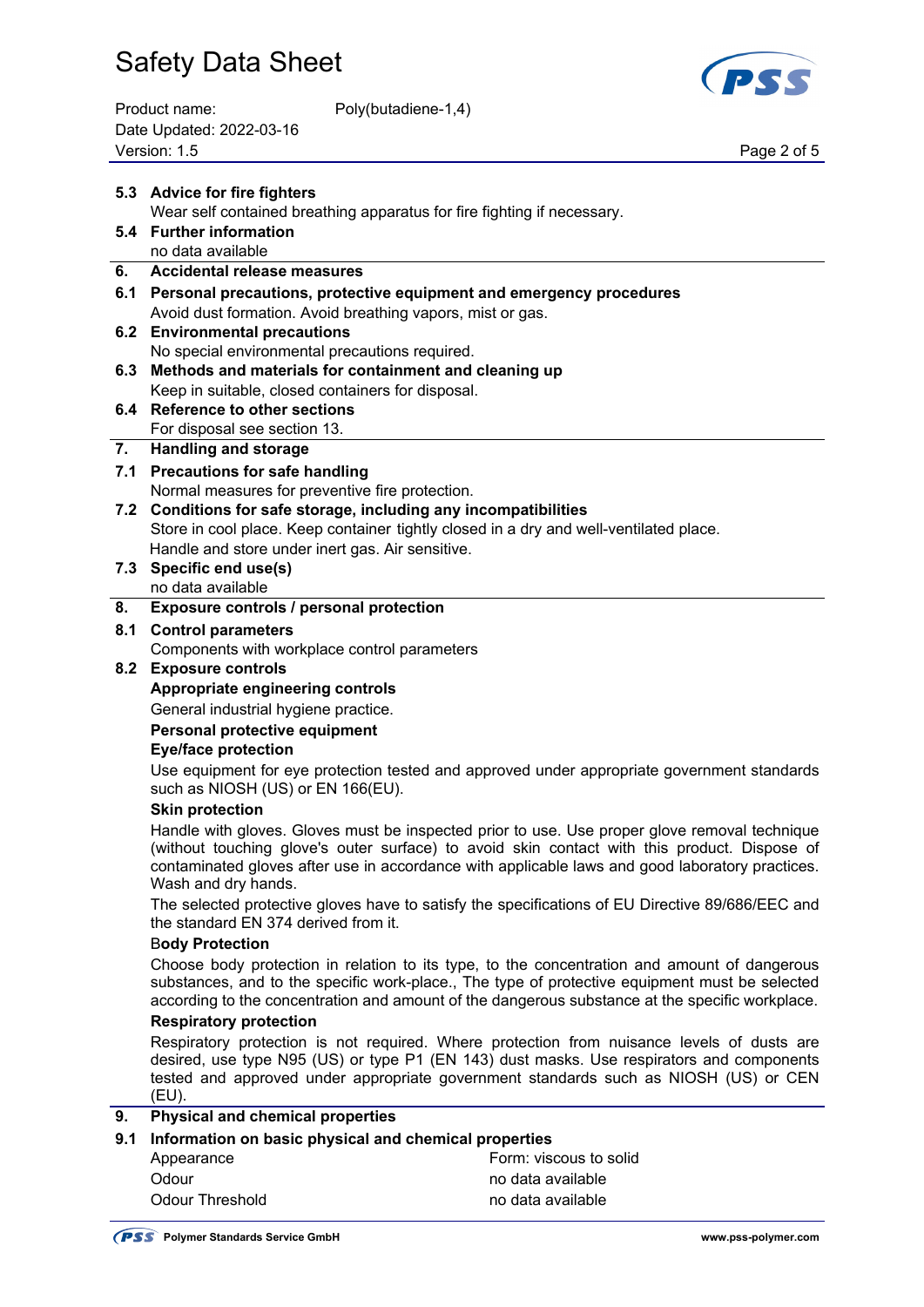Product name: Poly(butadiene-1,4) Date Updated: 2022-03-16 Version: 1.5 Page 3 of 5

**PSS** 

|  | pH                                                                                                                                                | no data available                                                                     |  |
|--|---------------------------------------------------------------------------------------------------------------------------------------------------|---------------------------------------------------------------------------------------|--|
|  | Melting point/freezing point                                                                                                                      | no data available                                                                     |  |
|  | Initial boiling point and boiling range                                                                                                           | no data available                                                                     |  |
|  | <b>Flash Point</b>                                                                                                                                | no data available                                                                     |  |
|  | Evaporation rate                                                                                                                                  | no data available                                                                     |  |
|  | Flammability                                                                                                                                      | no data available                                                                     |  |
|  | Upper/lower flammability or explosive limits                                                                                                      | no data available                                                                     |  |
|  | Vapour pressure                                                                                                                                   | no data available                                                                     |  |
|  |                                                                                                                                                   | no data available                                                                     |  |
|  | Vapour density                                                                                                                                    |                                                                                       |  |
|  | Relative density                                                                                                                                  | no data available                                                                     |  |
|  | Water solubility                                                                                                                                  | no data available                                                                     |  |
|  | Partition coefficient: n- Octanol/Water                                                                                                           | no data available                                                                     |  |
|  | Auto ignition temperature                                                                                                                         | no data available                                                                     |  |
|  | Decomposition temperature                                                                                                                         | no data available                                                                     |  |
|  | Viscosity                                                                                                                                         | no data available                                                                     |  |
|  | <b>Explosive properties</b>                                                                                                                       | no data available                                                                     |  |
|  | Oxidizing properties                                                                                                                              | no data available                                                                     |  |
|  | 9.2 Other safety information                                                                                                                      |                                                                                       |  |
|  | no data available                                                                                                                                 |                                                                                       |  |
|  | 10. Stability and reactivity                                                                                                                      |                                                                                       |  |
|  | 10.1 Reactivity                                                                                                                                   |                                                                                       |  |
|  | no data available                                                                                                                                 |                                                                                       |  |
|  | <b>10.2 Chemical stability</b>                                                                                                                    |                                                                                       |  |
|  | no data available                                                                                                                                 |                                                                                       |  |
|  | 10.3 Possibility of hazardous reactions                                                                                                           |                                                                                       |  |
|  | no data available                                                                                                                                 |                                                                                       |  |
|  | <b>10.4 Conditions to avoid</b>                                                                                                                   |                                                                                       |  |
|  | no data available                                                                                                                                 |                                                                                       |  |
|  | 10.5 Incompatible materials                                                                                                                       |                                                                                       |  |
|  | Strong oxidizing agents                                                                                                                           |                                                                                       |  |
|  | 10.6 Hazardous decomposition products                                                                                                             |                                                                                       |  |
|  | Other decomposition products - no data available                                                                                                  |                                                                                       |  |
|  | 11. Toxicological information                                                                                                                     |                                                                                       |  |
|  | 11.1 Information on toxicological effects                                                                                                         |                                                                                       |  |
|  | <b>Acute toxicity</b>                                                                                                                             |                                                                                       |  |
|  | no data available                                                                                                                                 |                                                                                       |  |
|  | <b>Skin corrosion/irritation</b>                                                                                                                  |                                                                                       |  |
|  | no data available                                                                                                                                 |                                                                                       |  |
|  | Serious eye damage/eye irritation<br>no data available<br>Respiratory or skin sensitisation<br>no data available<br><b>Germ cell mutagenicity</b> |                                                                                       |  |
|  |                                                                                                                                                   |                                                                                       |  |
|  |                                                                                                                                                   |                                                                                       |  |
|  |                                                                                                                                                   |                                                                                       |  |
|  |                                                                                                                                                   |                                                                                       |  |
|  | no data available                                                                                                                                 |                                                                                       |  |
|  | Carcinogenicity                                                                                                                                   |                                                                                       |  |
|  | IARC:                                                                                                                                             | 3 - Group 3: Not classifiable as to its carcinogenicity to humans (2,6-di-tert-Butyl- |  |
|  | p-cresol)                                                                                                                                         |                                                                                       |  |
|  |                                                                                                                                                   |                                                                                       |  |
|  | <b>Reproductive toxicity</b>                                                                                                                      |                                                                                       |  |
|  | no data available                                                                                                                                 |                                                                                       |  |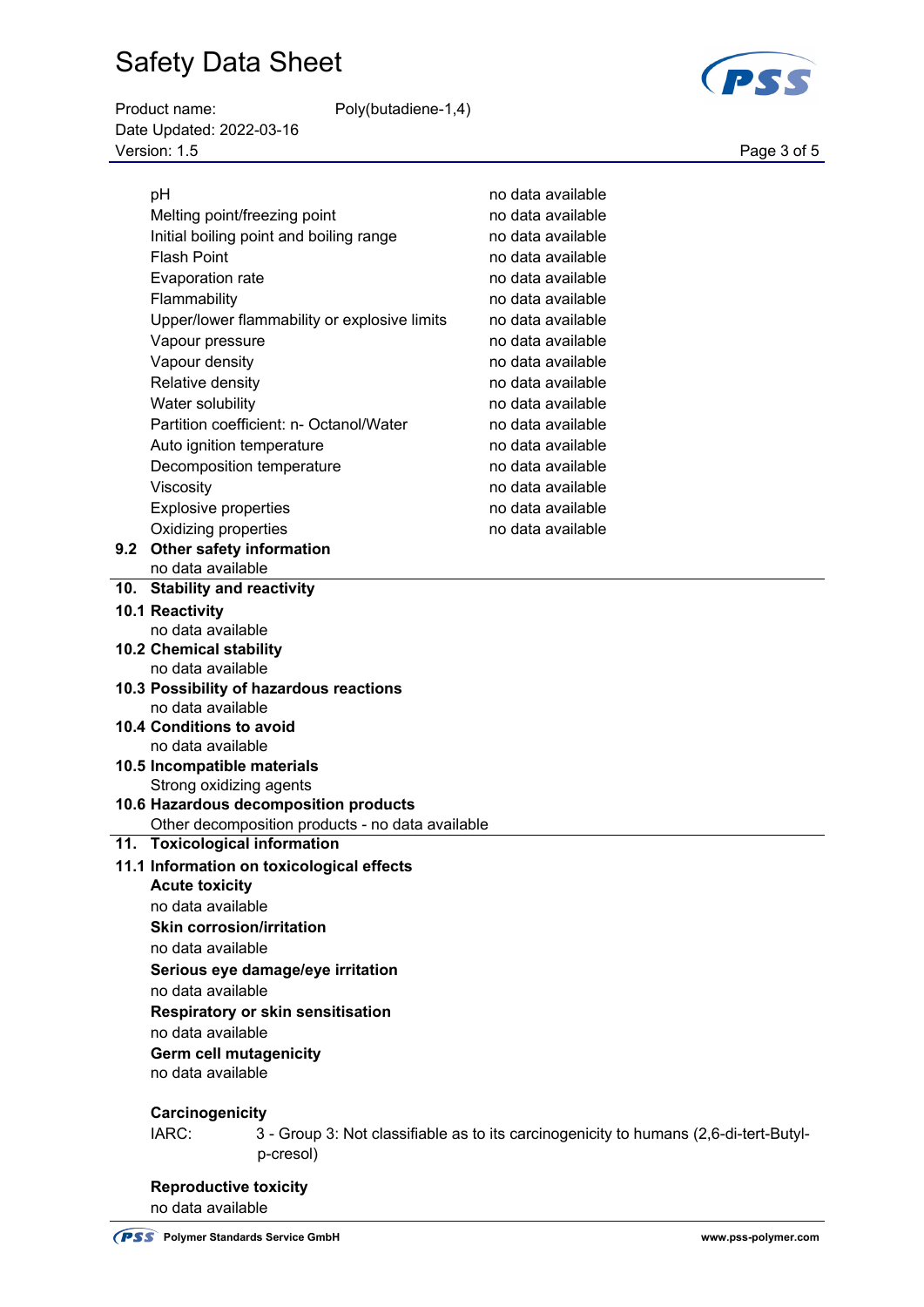

| Product name:            | Poly(butadiene-1,4) |
|--------------------------|---------------------|
| Date Updated: 2022-03-16 |                     |
| Version: 1.5             |                     |

Page 4 of 5

| Specific target organ toxicity - single exposure             |                                            |                                                                            |                                                                     |
|--------------------------------------------------------------|--------------------------------------------|----------------------------------------------------------------------------|---------------------------------------------------------------------|
| no data available                                            |                                            |                                                                            |                                                                     |
|                                                              |                                            | Specific target organ toxicity - repeated exposure                         |                                                                     |
| no data available                                            |                                            |                                                                            |                                                                     |
| <b>Aspiration hazard</b>                                     |                                            |                                                                            |                                                                     |
| no data available                                            |                                            |                                                                            |                                                                     |
| <b>Potential health effects</b>                              |                                            |                                                                            |                                                                     |
| <b>Inhalation</b>                                            |                                            | May be harmful if inhaled. May cause respiratory tract irritation.         |                                                                     |
| Ingestion                                                    |                                            | May be harmful if swallowed.                                               |                                                                     |
| <b>Skin</b>                                                  |                                            |                                                                            | May be harmful if absorbed through skin. May cause skin irritation. |
| <b>Eyes</b>                                                  |                                            | May cause eye irritation.                                                  |                                                                     |
| <b>Additional Information</b>                                |                                            |                                                                            |                                                                     |
| <b>RTECS: Not available</b>                                  |                                            |                                                                            |                                                                     |
| 12. Ecological information                                   |                                            |                                                                            |                                                                     |
| <b>12.1 Toxicity</b>                                         |                                            |                                                                            |                                                                     |
| no data available                                            |                                            |                                                                            |                                                                     |
| 12.2 Persistence and degradability                           |                                            |                                                                            |                                                                     |
| no data available                                            |                                            |                                                                            |                                                                     |
| 12.3 Bioaccumulative potential                               |                                            |                                                                            |                                                                     |
| no data available<br>12.4 Mobility in soil                   |                                            |                                                                            |                                                                     |
| no data available                                            |                                            |                                                                            |                                                                     |
|                                                              |                                            |                                                                            |                                                                     |
| 12.5 Results of PBT and vPvB assessment<br>no data available |                                            |                                                                            |                                                                     |
| 12.6 Other adverse effects                                   |                                            |                                                                            |                                                                     |
| no data available                                            |                                            |                                                                            |                                                                     |
| 13. Disposal considerations                                  |                                            |                                                                            |                                                                     |
| 13.1 Waste treatment methods                                 |                                            |                                                                            |                                                                     |
| <b>Product</b>                                               |                                            |                                                                            |                                                                     |
|                                                              |                                            | Offer surplus and non-recyclable solutions to a licensed disposal company. |                                                                     |
| <b>Contaminated packaging</b>                                |                                            |                                                                            |                                                                     |
| Dispose of as unused product.                                |                                            |                                                                            |                                                                     |
| 14. Transport information                                    |                                            |                                                                            |                                                                     |
| 14.1 UN number                                               |                                            |                                                                            |                                                                     |
| ADR/RID: -                                                   |                                            | IMDG: -                                                                    | IATA:                                                               |
|                                                              |                                            |                                                                            |                                                                     |
| 14.2 UN proper shipping name<br>ADR/RID:                     |                                            |                                                                            |                                                                     |
| IMDG:                                                        | Not dangerous goods<br>Not dangerous goods |                                                                            |                                                                     |
| IATA:                                                        |                                            |                                                                            |                                                                     |
| 14.3 Transport hazard class(es)                              | Not dangerous goods                        |                                                                            |                                                                     |
| ADR/RID: -                                                   |                                            | IMDG: -                                                                    | IATA: -                                                             |
|                                                              |                                            |                                                                            |                                                                     |
| 14.4 Packaging group                                         |                                            |                                                                            |                                                                     |
| ADR/RID: -                                                   |                                            | IMDG: -                                                                    | IATA: -                                                             |
|                                                              |                                            |                                                                            |                                                                     |
| <b>14.5 Environmental hazards</b><br>ADR/RID: no             |                                            | IMDG Marine pollutant: no                                                  | IATA: no                                                            |
|                                                              |                                            |                                                                            |                                                                     |
| 14.6 Special precautions for user<br>no data available       |                                            |                                                                            |                                                                     |